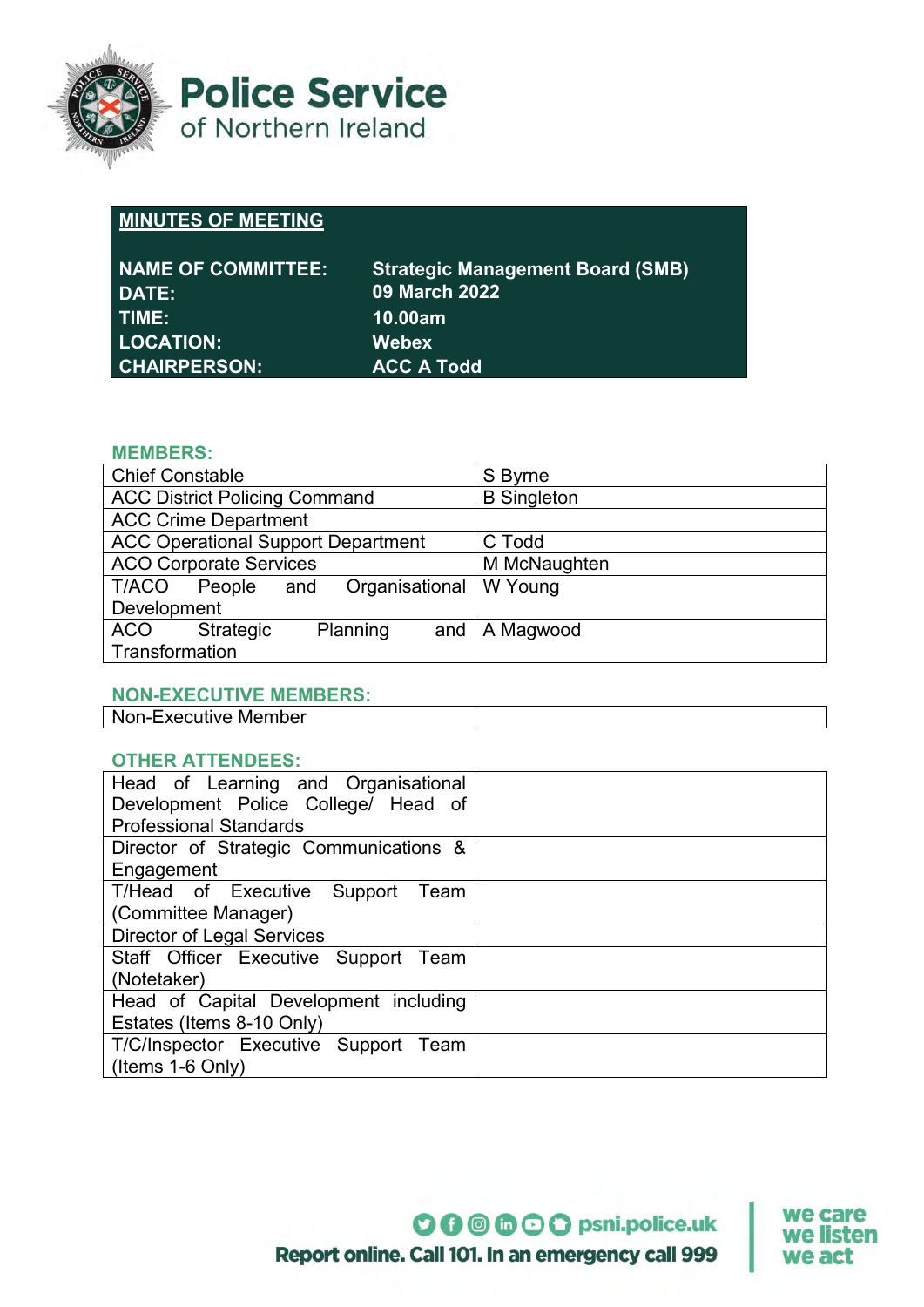## **ACTIONS assigned by the Chair are highlighted in blue text.**

| <b>Item No</b> |                                                                                                                                                                                                                                                                                                                                                                                        |
|----------------|----------------------------------------------------------------------------------------------------------------------------------------------------------------------------------------------------------------------------------------------------------------------------------------------------------------------------------------------------------------------------------------|
| 1.0            | 28/22 Welcome and Apologies                                                                                                                                                                                                                                                                                                                                                            |
|                | Chair welcomed ACO Strategic Planning and Transformation and ACC<br>Operational Support Department to their first SMB Meeting.                                                                                                                                                                                                                                                         |
|                | Apologies noted from Deputy Chief Constable and Chief Operating<br>Officer. Apologies also noted from Director of Legal Services, Non-<br><b>Executive Member and ACC Crime Department.</b>                                                                                                                                                                                            |
| 2.0            | 29/22 Declaration of Conflict of Interest                                                                                                                                                                                                                                                                                                                                              |
|                | No Conflicts of Interest were declared.                                                                                                                                                                                                                                                                                                                                                |
| 3.0            | 30/22 Minutes of Previous Meetings                                                                                                                                                                                                                                                                                                                                                     |
|                | The minutes from the meeting on 9 February 2022 were approved.                                                                                                                                                                                                                                                                                                                         |
| 4.0            | 31/22 Actions Arising from Previous Meetings                                                                                                                                                                                                                                                                                                                                           |
|                | The Chair updated members on the progress of the actions.                                                                                                                                                                                                                                                                                                                              |
|                | Members agreed on previous action updates, provided updates and<br>agreed for actions to close including: Action 21~58, Action 22~05, Action<br>22~08, Action 22~09, Action 22~10 and Action 22~11.                                                                                                                                                                                    |
| 5.0            | 32/22 Highlight Reports for Governance Boards                                                                                                                                                                                                                                                                                                                                          |
|                | Members noted the summary provided from the most recent Service<br>Transformation Board on 2 February 2022. Members discussed ongoing<br>challenges in filling the vacancies in the Crime Recording function, with<br>all internal options confirmed as exhausted.                                                                                                                     |
|                | Action (22~15):                                                                                                                                                                                                                                                                                                                                                                        |
|                | External campaign to be progressed to fill Crime Recording<br>vacancies - T/ACO People and Organisational Development.                                                                                                                                                                                                                                                                 |
|                | Members noted the summary provided from the most recent Service<br>Performance Board on 23 February 2022. It was agreed that current<br>format of the Service Performance Board Update Paper requires<br>development to provide necessary assurance to SMB members. This<br>review should seek to align Service Performance Board update with<br><b>PULSE and Balanced Score Card.</b> |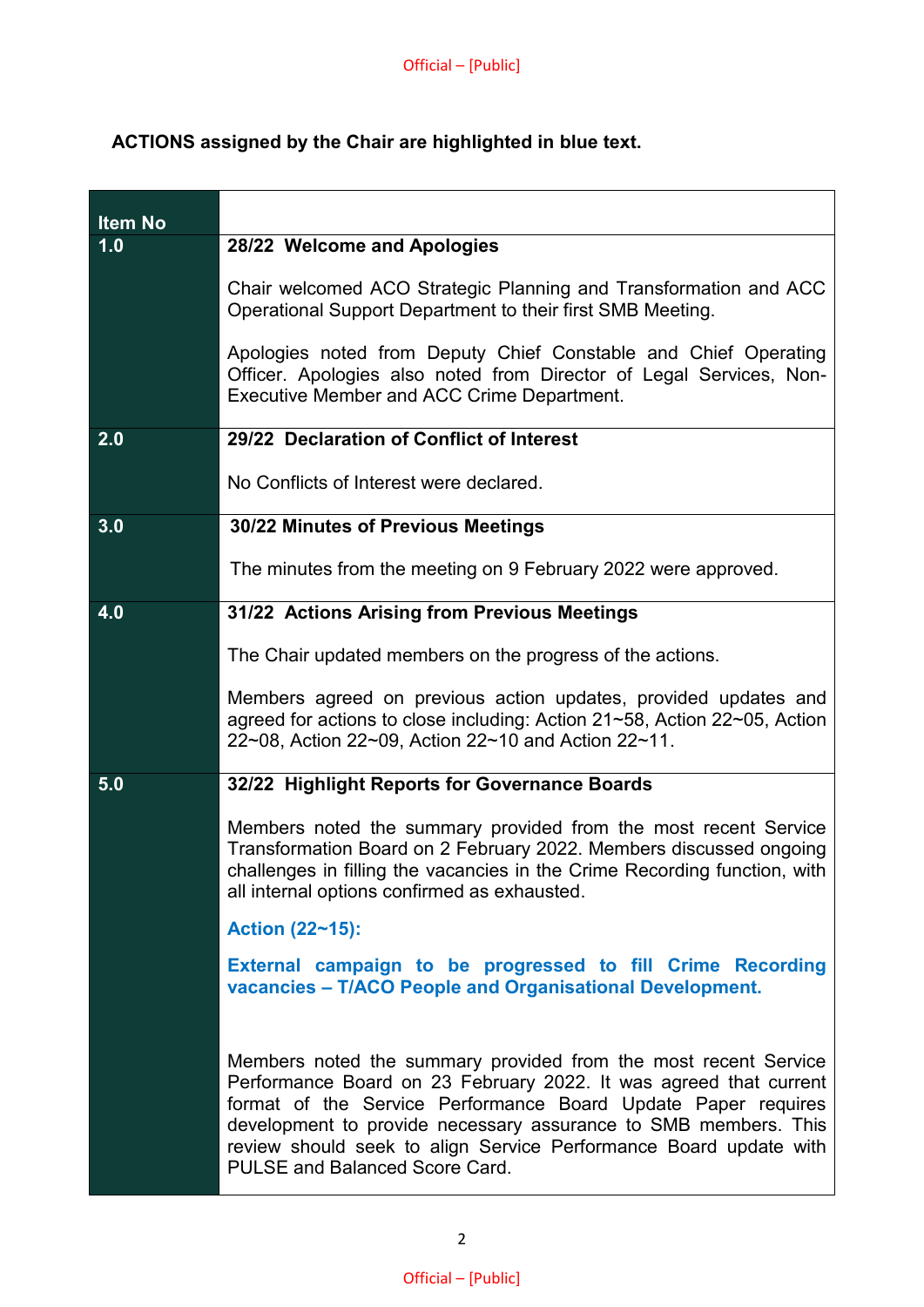|     | Decision (18):                                                                                                                                                                                                                                                                                                                                                                                                  |
|-----|-----------------------------------------------------------------------------------------------------------------------------------------------------------------------------------------------------------------------------------------------------------------------------------------------------------------------------------------------------------------------------------------------------------------|
|     | ACO Strategic Planning and Transformation to engage with Deputy<br>Chief Constable and other relevant stakeholders to develop<br>reporting from Service Performance Board (PULSE and Balanced<br>Score Card).                                                                                                                                                                                                   |
|     | It was confirmed that progress would be reviewed under standing<br>agenda item 5 - Governance Board Update Reports.                                                                                                                                                                                                                                                                                             |
|     | Members noted the update papers provided.                                                                                                                                                                                                                                                                                                                                                                       |
| 6.0 | 33/22 Corporate Risk Register                                                                                                                                                                                                                                                                                                                                                                                   |
|     | ACO Corporate Services briefed members on the report highlights.                                                                                                                                                                                                                                                                                                                                                |
|     | Members then discussed each risk in turn.                                                                                                                                                                                                                                                                                                                                                                       |
|     | <b>Future Funding (Beyond 2021/2022)</b>                                                                                                                                                                                                                                                                                                                                                                        |
|     | To be discussed further during Item 7. ACO Corporate Services<br>provided assurance that emerging financial pressures such as energy/<br>fuel costs, semi-conductors (fleet, electric products) and general price<br>inflation would be reflected in next month's assessment of risk.                                                                                                                           |
|     | <b>Mandatory Training</b>                                                                                                                                                                                                                                                                                                                                                                                       |
|     | Head of Learning and Organisational Development Police College<br>updated members on early indicators of firearms licensing developments<br>and personal safety programme by the College of Policing. ACO People<br>and Organisational Development advised that Firearms Policy was<br>developing with ongoing identification of demand verses capacity.<br>Engagement with the College Of Policing is planned. |
|     | <b>Action (22~16):</b>                                                                                                                                                                                                                                                                                                                                                                                          |
|     | <b>Head of Learning and Organisational Development Police College</b><br>to review Departmental Risk Register and provide an update to<br><b>SMB in May 2022.</b>                                                                                                                                                                                                                                               |
|     | <b>Crime Recording</b>                                                                                                                                                                                                                                                                                                                                                                                          |
|     | Crime Recording Paper to be presented during Item 15.                                                                                                                                                                                                                                                                                                                                                           |
|     | <b>Custody Healthcare</b>                                                                                                                                                                                                                                                                                                                                                                                       |
|     | ACC District Policing advised members that the Minister of Health is<br>conducting a visit to Musgrave Custody Suite which will provide an<br>opportunity to highlight issues directly.                                                                                                                                                                                                                         |
|     |                                                                                                                                                                                                                                                                                                                                                                                                                 |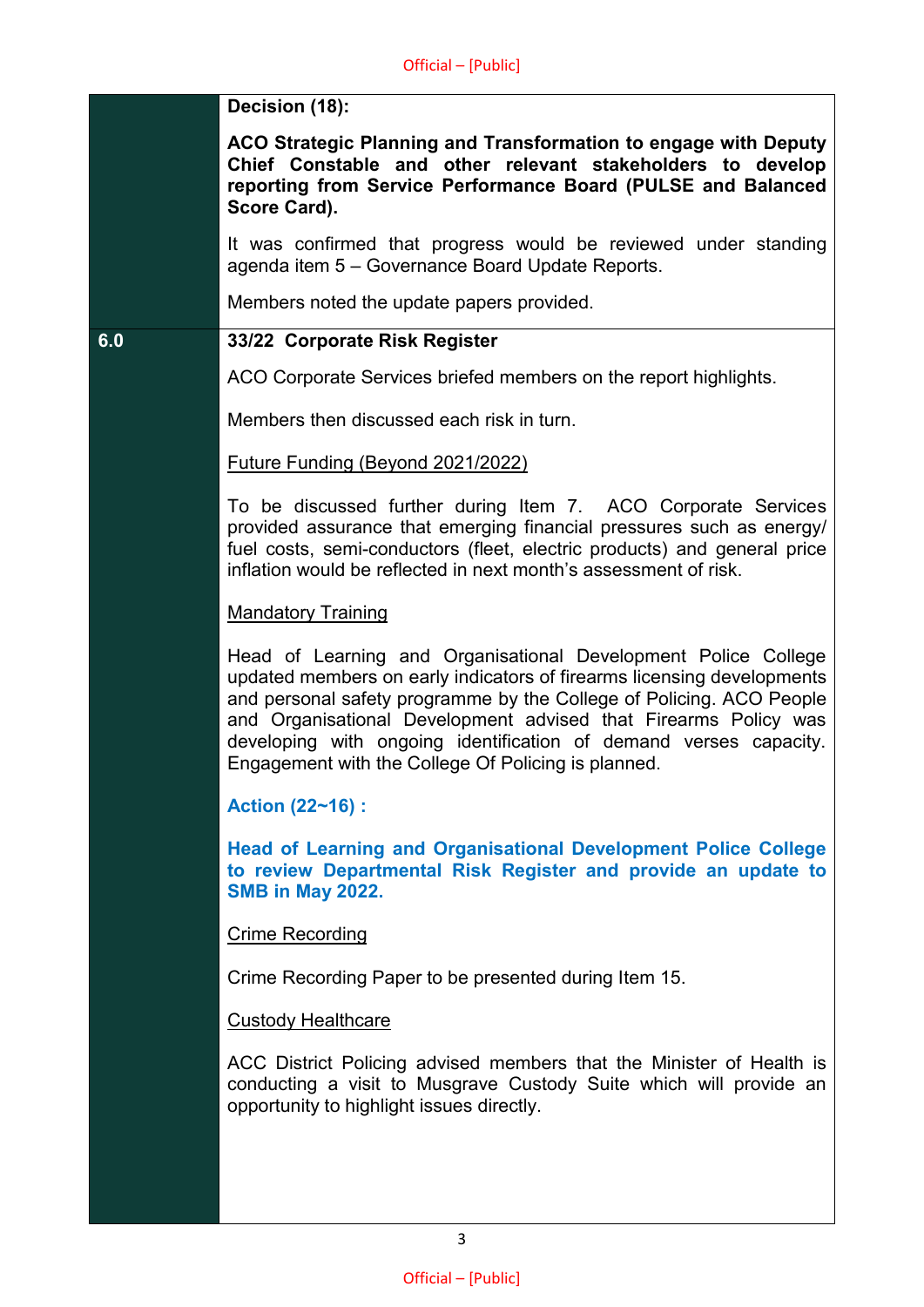| Data Quality |
|--------------|
|              |

Review of PNC Data Quality is expected to be presented to SMB in April 2022.

Corporate Information

Significant progress noted.

Records Management

Members noted the Records Management Risk.

Terrorist Attack

Members acknowledged ongoing developments in this area.

Emerging Risk – Conduct of Officers and Staff

**Decision (19):**

**Members agreed that formal consideration should be given, initially at Departmental level to the emerging risk of officer and staff conduct.**

**Action (22~17):**

**Potential emerging risk of the conduct of officers and staff to be considered at a Departmental level. Update to be provided to SMB in May 2022, including recommendation as to whether risk should be escalated to Corporate Risk Register - Head of Professional Standards.**

#### **7.0 34/22 Finance Report**

ACO Corporate Services updated members on the current budget status, including resource, capital and next year's budget. It was agreed that future funding is the highest rating risk facing the Police Service at present. Emerging resourcing issues across the business areas were acknowledged.

Members discussed the impacts and consequences of the one-year rollover budget.

**Decision (20):**

**SET/SMB to provide support to ACO Corporate Services on, identifying the principles and assumptions to inform financial decision making. Timescales acknowledged.**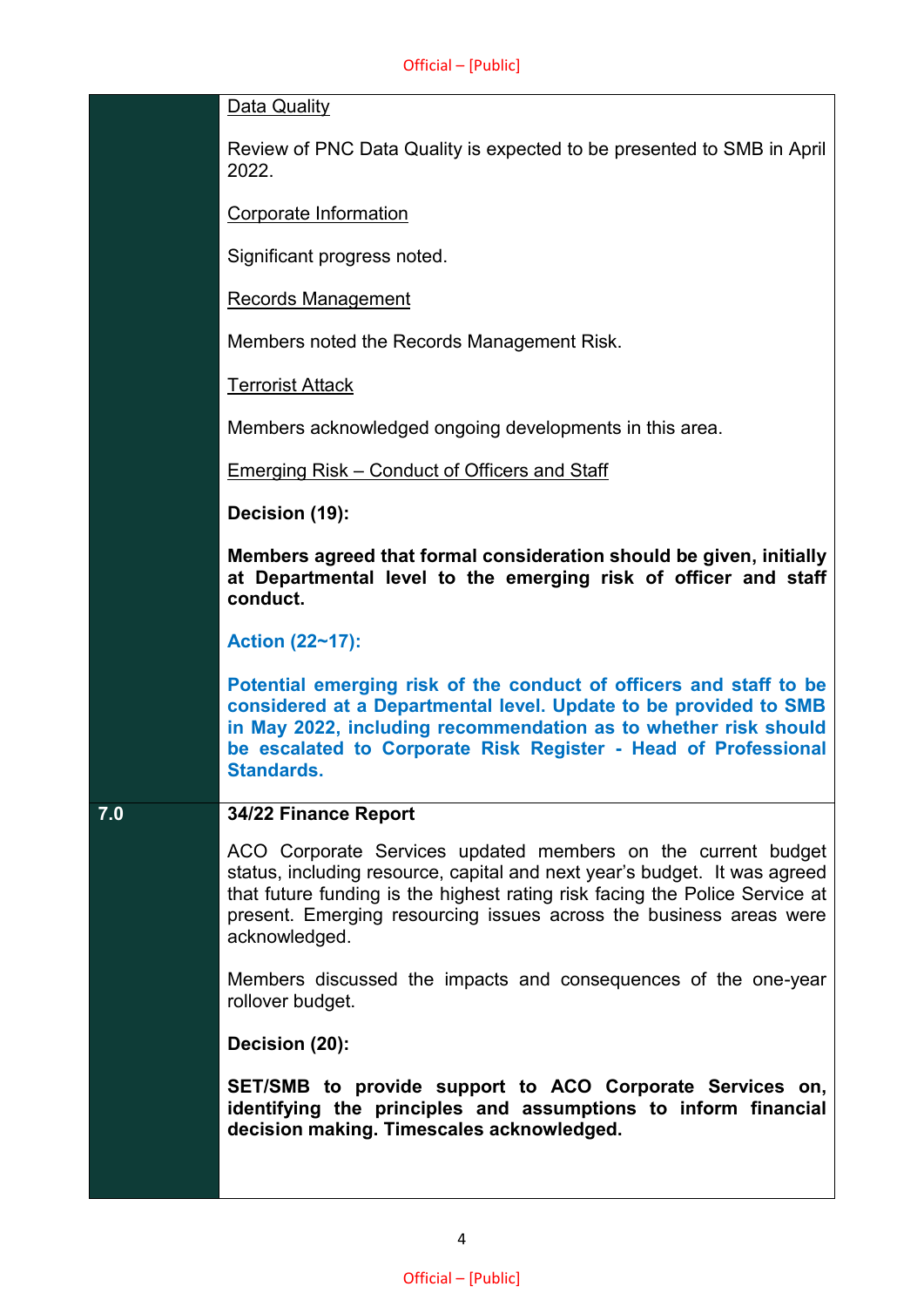|      | Action (22~18):                                                                                                                                                                                                                                                                                                                                                                                                                                  |
|------|--------------------------------------------------------------------------------------------------------------------------------------------------------------------------------------------------------------------------------------------------------------------------------------------------------------------------------------------------------------------------------------------------------------------------------------------------|
|      | ACO Corporate Services to draft a letter to the Chair of<br>the<br>Policing Board to seek support for Police Service bid to access<br>funding from £300million allocation next year- ACO Corporate<br>Services.                                                                                                                                                                                                                                  |
|      | <b>Action (22~19)</b>                                                                                                                                                                                                                                                                                                                                                                                                                            |
|      | ACO Corporate Services to draft a letter to Department Of Justice<br>Permanent Secretary to highlight consequences of budgetary<br>decisions, particularly in the areas of recruitment and legacy and<br>seek support - ACO Corporate Services.                                                                                                                                                                                                  |
|      | Members noted the report.                                                                                                                                                                                                                                                                                                                                                                                                                        |
|      | Members availed of a break between 10.55am-11.05am.                                                                                                                                                                                                                                                                                                                                                                                              |
| 8.0  | 35/22 Sustainability Strategy                                                                                                                                                                                                                                                                                                                                                                                                                    |
|      | Head of Capital Development including Estates briefed members on the<br>current draft version of the Sustainability Strategy. It was agreed that<br>there was merit to revising the eight prioritised goals within the strategy,<br>particularly around the need to ensure gender equality was included.<br>The need to increase dedicated resource to deliver this strategy was<br>agreed, with a full-time post holder considered appropriate. |
|      | Decision (21):                                                                                                                                                                                                                                                                                                                                                                                                                                   |
|      | A revised version of the Sustainability Strategy to be progressed to<br>include gender equality as a defined goal.                                                                                                                                                                                                                                                                                                                               |
| 9.0  | 36/22 Seapark Estate - Recommended Way Forward                                                                                                                                                                                                                                                                                                                                                                                                   |
|      | ACO Corporate Services provided assurance to SMB members that a<br>clear plan is in place to manage the Seapark Estate. Members<br>highlighted that there were no costs contained within current version of<br>the report.                                                                                                                                                                                                                       |
|      | Decision (22):                                                                                                                                                                                                                                                                                                                                                                                                                                   |
|      | ACO Corporate Services will include costs in the next update<br>report on the Seapark Estate.                                                                                                                                                                                                                                                                                                                                                    |
|      | Members noted the report.                                                                                                                                                                                                                                                                                                                                                                                                                        |
| 10.0 | 37/22 Stewardship Statement                                                                                                                                                                                                                                                                                                                                                                                                                      |
|      | Members discussed the one outstanding priority 1 recommendation from<br>Internal Audit which refers to the IA Review of Records Management<br>and the target date. Members discussed whether contract management<br>should be added as an exception.                                                                                                                                                                                             |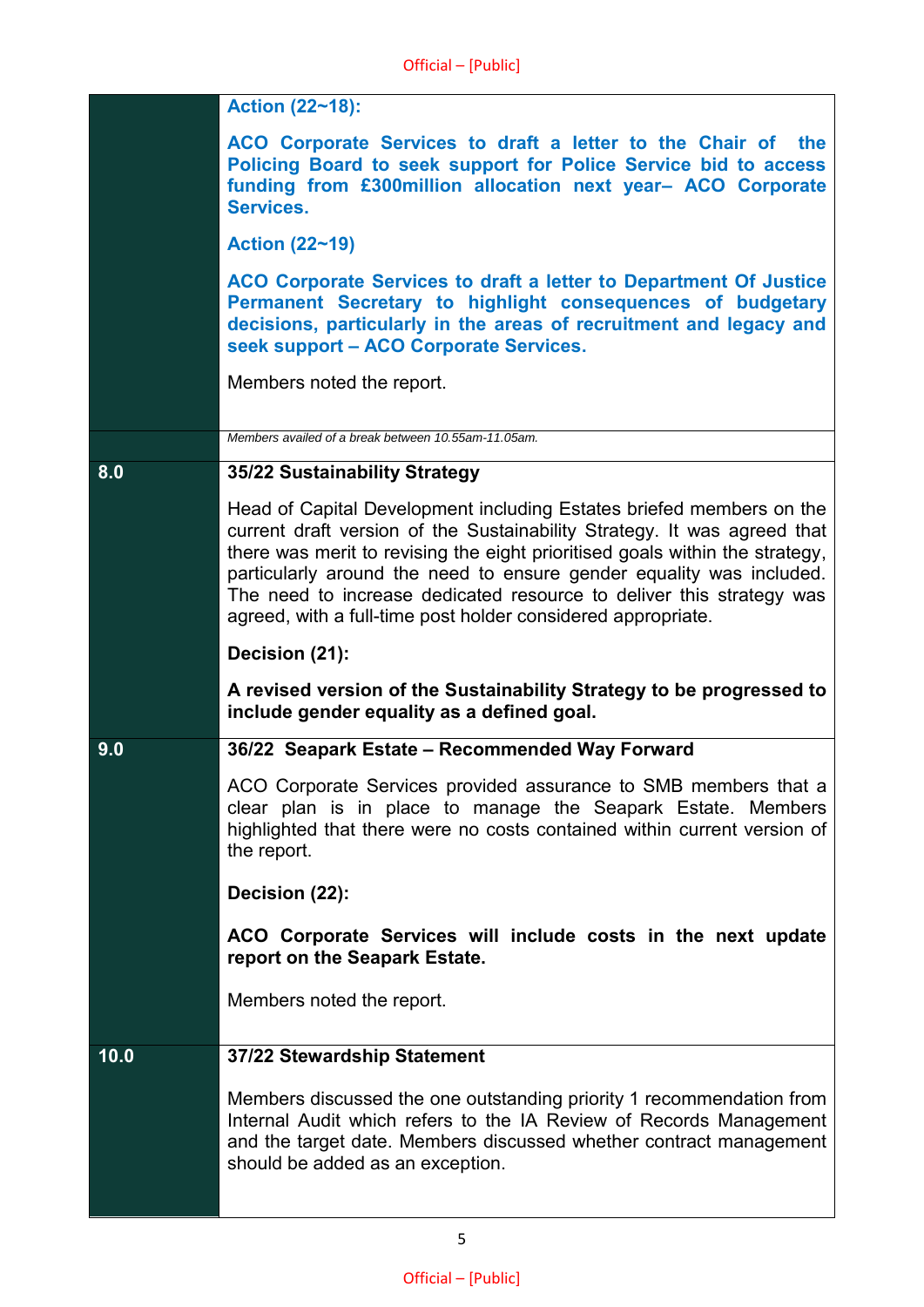|      | <b>Action (22~20):</b>                                                                                                                                                                                                                                                                                                                                                                                                                          |
|------|-------------------------------------------------------------------------------------------------------------------------------------------------------------------------------------------------------------------------------------------------------------------------------------------------------------------------------------------------------------------------------------------------------------------------------------------------|
|      | ACO Corporate Services to edit the Stewardship Statement as<br>discussed and return to Chief Constables's Office - ACO Corporate<br>Services.                                                                                                                                                                                                                                                                                                   |
| 11.0 | 38/22 The Use of Spit and Bite Guards in a Post-Coronavirus<br><b>Environment</b>                                                                                                                                                                                                                                                                                                                                                               |
|      | Head of Learning and Organisational Development Police College<br>(former T/ACC Operational Support Department) provided an overview<br>of the paper which was noted by members.                                                                                                                                                                                                                                                                |
|      | Decision (23):                                                                                                                                                                                                                                                                                                                                                                                                                                  |
|      | Members agreed on Option 1, (Option 1: Continue with the status<br>quo-temporary use of the guard and review in 12 months) based on<br>the current Coronavirus situation, in the interim. Infection rates and<br>relevant incidents to inform decision making. 28 day reviews to<br>continue. The requirement to review and discuss paper content in<br>further detail was confirmed with return to SMB in June 2022 with<br>necessary updates. |
|      | Action (21~50) :                                                                                                                                                                                                                                                                                                                                                                                                                                |
|      | The use of Spit and Bite Guards to be presented to SMB members<br>again in June 2022 - ACC Operational Support Department.                                                                                                                                                                                                                                                                                                                      |
| 12.0 | 39/22 Policing Plan 2022-23                                                                                                                                                                                                                                                                                                                                                                                                                     |
|      | Members noted the paper. Discussions centred on capacity to measure<br>impact and the difficulty of implementing data development with a one-<br>year rollover budget.                                                                                                                                                                                                                                                                          |
|      | Action (22~21):                                                                                                                                                                                                                                                                                                                                                                                                                                 |
|      | Planning and Transformation to reflect on<br><b>ACO</b> Strategic<br>comments and provide update at April SMB - ACO Strategic<br><b>Planning and Transformation.</b>                                                                                                                                                                                                                                                                            |
| 13.0 | 40/22 Male VAIWG                                                                                                                                                                                                                                                                                                                                                                                                                                |
|      | Members noted the paper. There was specific discussion concerning the<br>suitability of the current name.                                                                                                                                                                                                                                                                                                                                       |
|      | A concern was raised that it is documented that there are no financial<br>implications. This does not take into account opportunity costs and<br>resourcing requirements associated with delivery and implementation of<br>the strategy.                                                                                                                                                                                                        |
|      | Members were advised that the Cross-Governmental Strategy is not<br>expected until the end of 2022.                                                                                                                                                                                                                                                                                                                                             |
|      | Decision (24):                                                                                                                                                                                                                                                                                                                                                                                                                                  |
|      | It was agreed that the inclusion of 'male' should be retained. Whilst                                                                                                                                                                                                                                                                                                                                                                           |
|      | this differs from the national approach it has been subject to                                                                                                                                                                                                                                                                                                                                                                                  |

6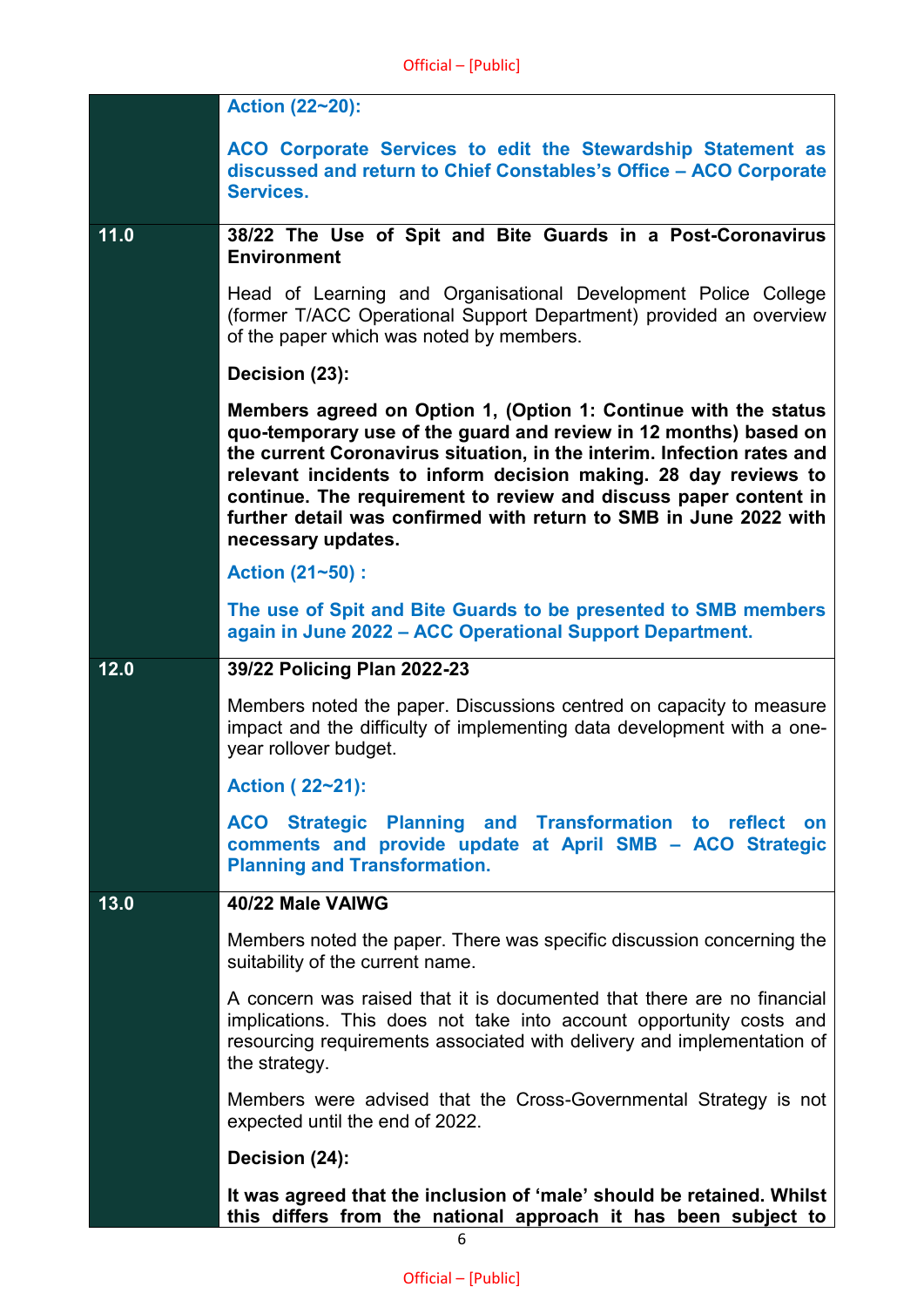|      | positive comments and has been included based on direct<br>consultation feedback.                                                                                                                                           |
|------|-----------------------------------------------------------------------------------------------------------------------------------------------------------------------------------------------------------------------------|
|      | Action (22~22):                                                                                                                                                                                                             |
|      | An overarching paper to be produced which joins culture, conduct<br>and crime prevention aspects of this work in one document and in<br>one place - Deputy Chief Constable/Chief Operating Officer.                         |
|      | ACC District Policing proposed that both vulnerability and Male VAIWG<br>should be recorded as distinct strategic priorities going forward.                                                                                 |
|      | The communications plan was approved.                                                                                                                                                                                       |
| 14.0 | 41/22 Submission to the Police Remuneration Review Body                                                                                                                                                                     |
|      | T/ACO People and Organisational Development provided an update to<br>members.                                                                                                                                               |
|      | Paper was approved, to be submitted to PRRB.                                                                                                                                                                                |
| 15.0 | 42/22 Any Other Business                                                                                                                                                                                                    |
|      | <b>Crime Recording Update</b>                                                                                                                                                                                               |
|      | Members noted the paper.                                                                                                                                                                                                    |
|      | Action (21~74):                                                                                                                                                                                                             |
|      | ACO Strategic Planning and Transformation to provide<br>assurance, through an audit plan, that measures are having<br>the desired effect on crime recording accuracy - ACO<br><b>Strategic Planning and Transformation.</b> |
|      | <b>Central Disclosure Unit</b>                                                                                                                                                                                              |
|      | Members discussed the need for an Options Paper.                                                                                                                                                                            |
|      | <b>Action (22-23):</b>                                                                                                                                                                                                      |
|      | Paper to be presented to SMB in April 2022 - ACC<br><b>Community Safety Department.</b>                                                                                                                                     |
|      | <b>Update on Serious and Organised Crime Strategy</b><br>$\bullet$                                                                                                                                                          |
|      | Strategy is complete and with ACC Crime Department and<br>Graphics Team. Final version will be presented to SMB in April<br>2022.                                                                                           |
|      |                                                                                                                                                                                                                             |
|      |                                                                                                                                                                                                                             |
|      | 2021 PFNI Workforce Survey                                                                                                                                                                                                  |
|      | Members were strictly advised that this paper is embargoed until                                                                                                                                                            |

further notice. ACO People and Organisational Development